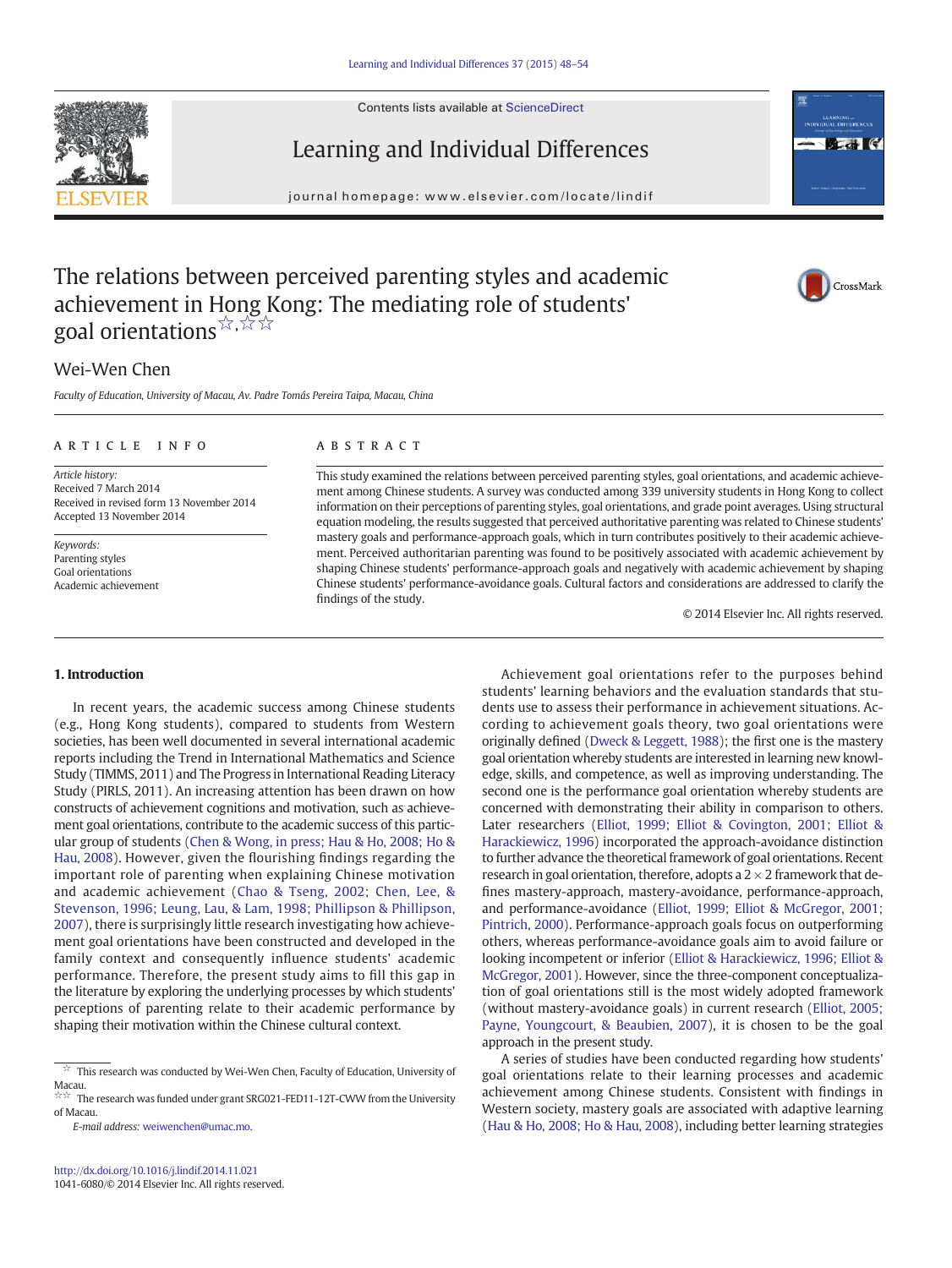[\(Chan & Lai, 2006; Liem, Lau, & Nie, 2008; Salili & Lai, 2003](#page--1-0)) and selfefficacy ([Lau & Lee, 2008\)](#page--1-0), whereas performance-avoidance goals are linked to lower academic achievement and maladaptive learning (e.g., negative learning strategies, lower self-efficacy) among Chinese students.

According to the Western literature, performance-approach goals were found to positively link to competency expectancy performance outcomes, effort and persistence while studying, and viewing learning as a challenge [\(Elliot & Church, 1997; McGregor & Elliot,](#page--1-0) [2002; Zusho, Pintrich, & Cortina, 2005\)](#page--1-0). Yet, other studies revealed that the performance-approach goals were unrelated to interest and intrinsic motivation ([Hulleman, Schrager, Bodmann, & Harackiewicz,](#page--1-0) [2010](#page--1-0)) and associated with text anxiety, unwillingness to seek help, and shallow or surface processing of information [\(Elliot, 1999](#page--1-0)). [Hulleman et al. \(2010\)](#page--1-0) conducted a meta-analysis on achievement goal measures and integrated the mixed findings by further differentiating the conceptual differences in the measurement of performanceapproach goals. Performance-approach goals were found to positively correlate with achievement when using normatively coded performance goal scales (e.g., Achievement Goal Questionnaire) that emphasize the "outperforming others" element. In contrast, negative correlations were found when using scales with appearance and evaluative items that emphasize the "demonstrating ability" element. These results were held true in the Asian cultures in their meta-analysis, which implies that performance-approach goals function similarly across the Western and Asian cultures [\(Hulleman et al., 2010](#page--1-0)). Studies among Chinese students have shown that performance-approach goals foster adaptive learning [\(Chan & Lai, 2006; Ho & Hau, 2008; Lau & Lee, 2008; Lau,](#page--1-0) [Liem, & Nie, 2010; Liem et al., 2008; Salili & Lai, 2003\)](#page--1-0) and academic achievement [\(Hau & Ho, 2008; Ho & Hau, 2008; Salili, Chiu, & Lai,](#page--1-0) [2001; Salili & Lai, 2003; Shih, 2005\)](#page--1-0).

The cultural context predisposes Chinese students to pursue performance-approach goals while learning [\(Chen & Wong, 2014](#page--1-0)). Education has been viewed as a social ladder in the social hierarchy in Chinese societies. Chinese academic performance is strongly tied to individuals' future accomplishments and life success [\(Chen et al.,](#page--1-0) [1996\)](#page--1-0). In addition to the utility view of education, academic achievement is seen as a filial duty and family obligation. Chinese students seek to outperform others in order to avoid disappointing their parents, bringing shame to the family or 'losing face' in front of family members, and to honor or repay their parents' investment and sacrifice ([Hau & Ho,](#page--1-0) [2008; Hau & Salili, 1996; Mordkowitz & Ginsburg, 1987](#page--1-0)). As individuals living in collectivistic societies, Chinese students also tend to define their accomplishments relative to their counterparts and work hard to achieve in-group goals (e.g., family expectation) [\(Chen & Wong,2014](#page--1-0)). The school environment, as a result, is highly competitive and examoriented with great emphasis on social comparison and individual achievement [\(Chen et al., 1996; Hau & Salili, 1996; Ho & Hau, 2008](#page--1-0)). With the strong faith in effort, Chinese students make the best of their cultural views about schooling to outperform others, including hardworking, self-discipline, and perseverance ([Chen & Wong, 2014\)](#page--1-0). The Chinese cultural context may legitimize performance-approach goals to associate with the positive learning behaviors and become more conducive to academic achievement.

Furthermore, the three achievement goals are positively intercorrelated with each other ([Lau & Lee, 2008\)](#page--1-0). Research on goal orientations within the Chinese context has consistently found a high positive correlation between mastery and performance-approach goals. Chinese students believe in the virtue of learning for whole-person development and self-fulfillment based on Confucianism, but at the same time, they also compete and excel in academic work ([Salili & Lai, 2003](#page--1-0)). However, the positive associations between performance-approach goals and mastery goals can be rare in the Western literature, in which performance-avoidance goals are typically found to be maladaptive (e.g., negative learning strategies, lower self-efficacy) and negatively correlated with mastery goals ([Elliot, 2005; Elliot & Church, 1997;](#page--1-0) [Urdan, 1997\)](#page--1-0). [Hulleman et al. \(2010\)](#page--1-0) also found similar results in Asian sample in their meta-analysis. They indicated that different goals were more highly correlated in Asian sample than U.S. or Canadian sample, and performance-avoidance goals were positively correlated with performance outcomes in Asian sample ([Hulleman et al., 2010](#page--1-0)). Due to the importance of education in Confucian culture [\(Lau & Lee,](#page--1-0) [2008\)](#page--1-0) and the competitive learning environment in the Chinese collectivistic society [\(Salili & Lai, 2003\)](#page--1-0), academic failure may have several severe consequences (e.g., the end of one's educational career, bringing shame to one's family, psychological toll due to failure) for Chinese students. Therefore, Chinese students may display a higher level of fear of failure by endorsing performance-avoidance goals while learning. Multiple motivational sources, such as improving understanding, outperforming others, and avoiding failure, can all be intertwined and important to students' learning within the Chinese educational and cultural context [\(Lau & Lee, 2008\)](#page--1-0).

However, in contrast to the abundant findings regarding the effects of classroom and school contexts on students' goal orientations, ongoing research should investigate how variables in the home might shape students' ideas about purposes of learning ([Chan & Chan, 2007](#page--1-0)). Given the vital role of parenting styles in Chinese students' learning and achievement [\(Chao & Tseng, 2002](#page--1-0)), it is of interest to explore the underlying process by which achievement goals are constructed and promoted through parent–child interactions. Parenting styles, defined by the degree of warmth and demandingness, can represent the quality of parent–child interactions and play an important role in children's development of their cognitions and meaning system related to learning and schooling [\(Darling & Steinberg, 1993](#page--1-0)). Therefore, parenting styles may have far-reaching implications in shaping their children's goal orientations [\(Chan & Chan, 2005, 2007](#page--1-0)).

[Baumrind's \(1991\)](#page--1-0) parenting style, particularly authoritative and authoritarian parenting, was found to be associated with Chinese students' academic success [\(Chen, Dong, & Zhou, 1997; Leung et al.,](#page--1-0) [1998; McBride-Chang & Chang, 1998\)](#page--1-0). Authoritative parenting, described by a high degree of demandingness (also referred to as behavioral control) and high responsiveness (also referred to as warmth or supportiveness), is characterized by frequent employment of inductive reasoning, rational guidance, and encouragement for exploration. Given the positive quality of authoritative parenting, it was found to contribute to higher motivation and academic performance among Chinese students. In contrast, authoritarian parenting, described by a high degree of demandingness and low responsiveness, is characterized by strict enforcement, punishment, and negative emotionality with a lack of explanations and explorations. Given the relatively less positive quality of authoritarian parenting, research has found the negative association between authoritarian parenting and Chinese students' school performance ([Chen et al., 1997; Leung et al., 1998; McBride-Chang &](#page--1-0) [Chang, 1998](#page--1-0)).

In spite of the limited number, a few studies in the Western literature have investigated the relation between parenting styles and students' goal orientations. Some researchers [\(Gonzalez, Greenwood, & Wenhsu,](#page--1-0) [2001; Gonzalez, Holbein, & Quilter, 2002; Hoang, 2007\)](#page--1-0) reported that perceived authoritative parenting styles were positively associated with the mastery goal orientation, whereas perceived authoritarian parenting styles were positively related to performance goal orientation among both high school and undergraduate students. [Chan and Chan](#page--1-0) [\(2005, 2007\)](#page--1-0) examined the relation between parenting styles and students' goal orientations in a sample of teacher education students in Hong Kong and found similar results. However, these studies used a dichotomous approach of achievement goals (mastery vs. performance) without examining the approach-avoidance distinction in performance goals.

Given the distinct effects on the learning processes and academic achievement between performance-approach and performanceavoidance goals ([Elliot, 2005\)](#page--1-0), it would be interesting to examine how different parenting styles associate with the two performance goals. In